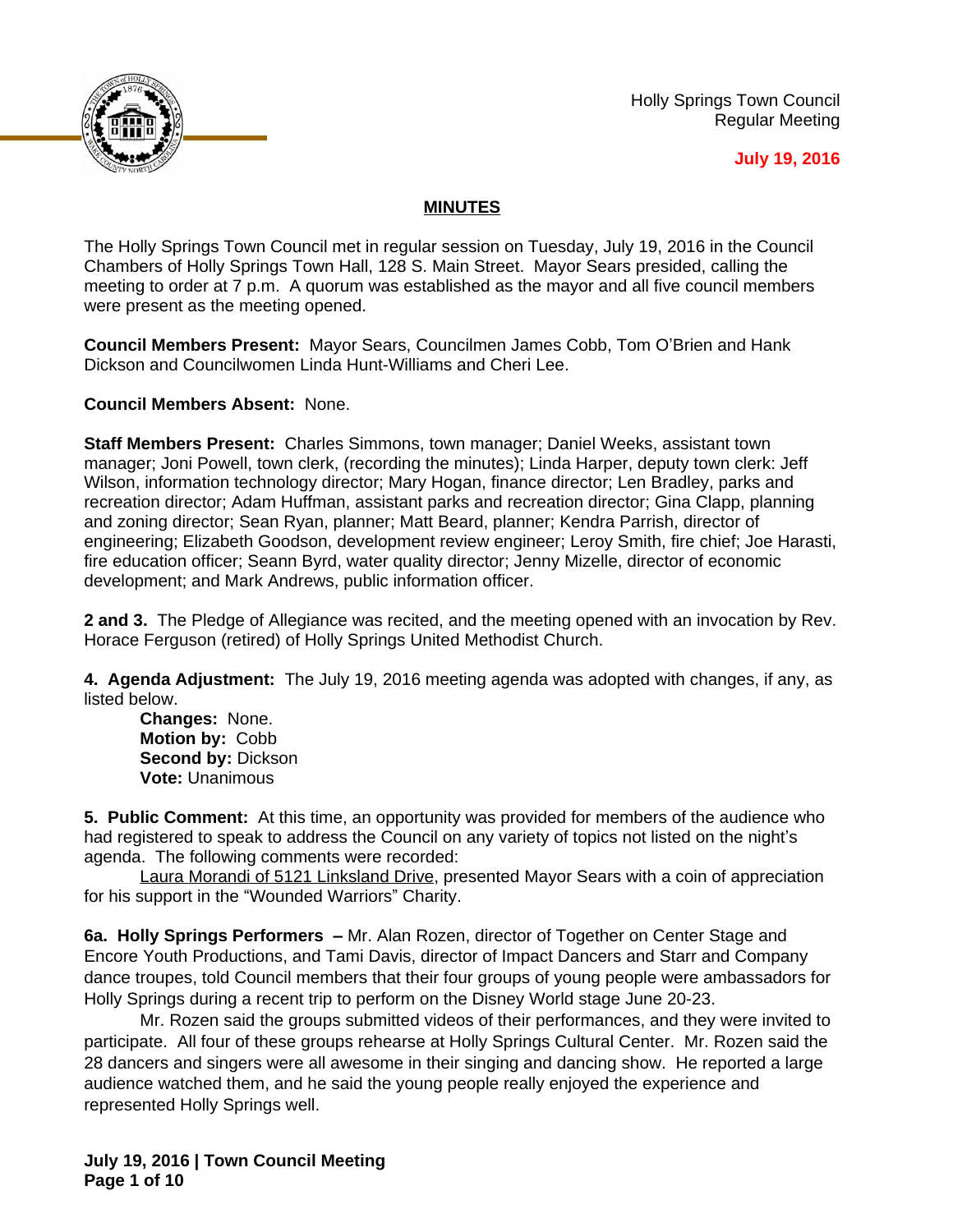Mayor Sears presented the group directors with Certificates of Recognition for their groups' efforts. Additionally, he presented each member with a special small imprinted gift.

**Action:** None.

**7a. Ting Update –** This item was removed from the agenda as Ting company representatives were not able to attend the meeting due to travel issues. The Ting grop had planned to include Adam Eisner, vice president of Ting Internet, and Monica Webb to the Council for an update of Ting's progress.

**Action:** None.

**7b. Fire Department Services and Waiver of Fees –** Mr. Harasti and Chief Smith gave a brief presentation to bring awareness of services available through the department and the production of public service announcements and media presentations that are planned.

Ms. Linda Carlquist related to the Council how she and her family saw an ad in *The Springs* monthly newsletter about how to contact the Holly Springs Fire Department to have smoke detectors in their home tested. She said she arrive home one evening to find several firefighters at her home ready to check the smoke detectors. During the process, the firefighters discovered that she was hearing impaired. They connected her with services that provided her with her first-ever hearing aid and telephones for the hearing impaired. Mr. Harasti added that the fire department provided her with a free smoke alarm for those with hearing impairment… it emits a low-pitched alarm and shakes the bed violently so that a resident can be awakened if a fire breaks out in the home in the middle of the night.

He stressed that the fire department P.R.I.D.E.S. itself on providing a wide range of services to the community.

Chief Smith then related a similar story in which local fire fighters conducting smoke alarm testing realized that a local family had a special need for a little girl.

Chief Smith said the "Seniors With an Attitude and Tools (SWAT) have agreed to build a wheelchair ramp for the little girl so she can have access to her home. She is six years old, and family members would have to lift her from her chair and carry her into the home. The ramp would make it so much easier for the family and for the little girl, Chief Smith said.

Construction will be done by SWAT with all materials either donated or purchased with donations. Project volunteers are asking that all Town fees that would apply be waived.

**Action:** The Council approved a motion to waive all town fees that would apply for the construction of a wheelchair access ramp for a Holly Springs resident.

**Motion by:** Cobb **Second by:** Dickson **Vote:** Unanimous

**8a. Continue Public Hearing: Annexation Ordinance A15-05 – Ms. Clapp said a public hearing** was advertised and held on Dec. 15, 2015 for a voluntary annexation request for approximately 47.5 +/- acres located along Grigsby Avenue. The property owner is Betty S. Waller, Trustee Howard Odell Strother Trust. The owner's representative requested to delay the annexation of the property be considered along with the subdivision plans; however, the subdivision plan review process has extended longer than anticipated.

She said because the subdivision plan review continues, staff recommends opening and then continuing the hearing when the subdivision plan moves forward.

With that explanation completed, Mayor Sears the public hearing is opened for public input. The following input was recorded: None.

There being no input, the public hearing was continued.

**Action:** The Council approved a motion to continue the public hearing until such time as the related subdivision plan is brought to Council**.**

**Motion by:** Lee **Second by:** Cobb

**July 19, 2016 | Town Council Meeting Page 2 of 10**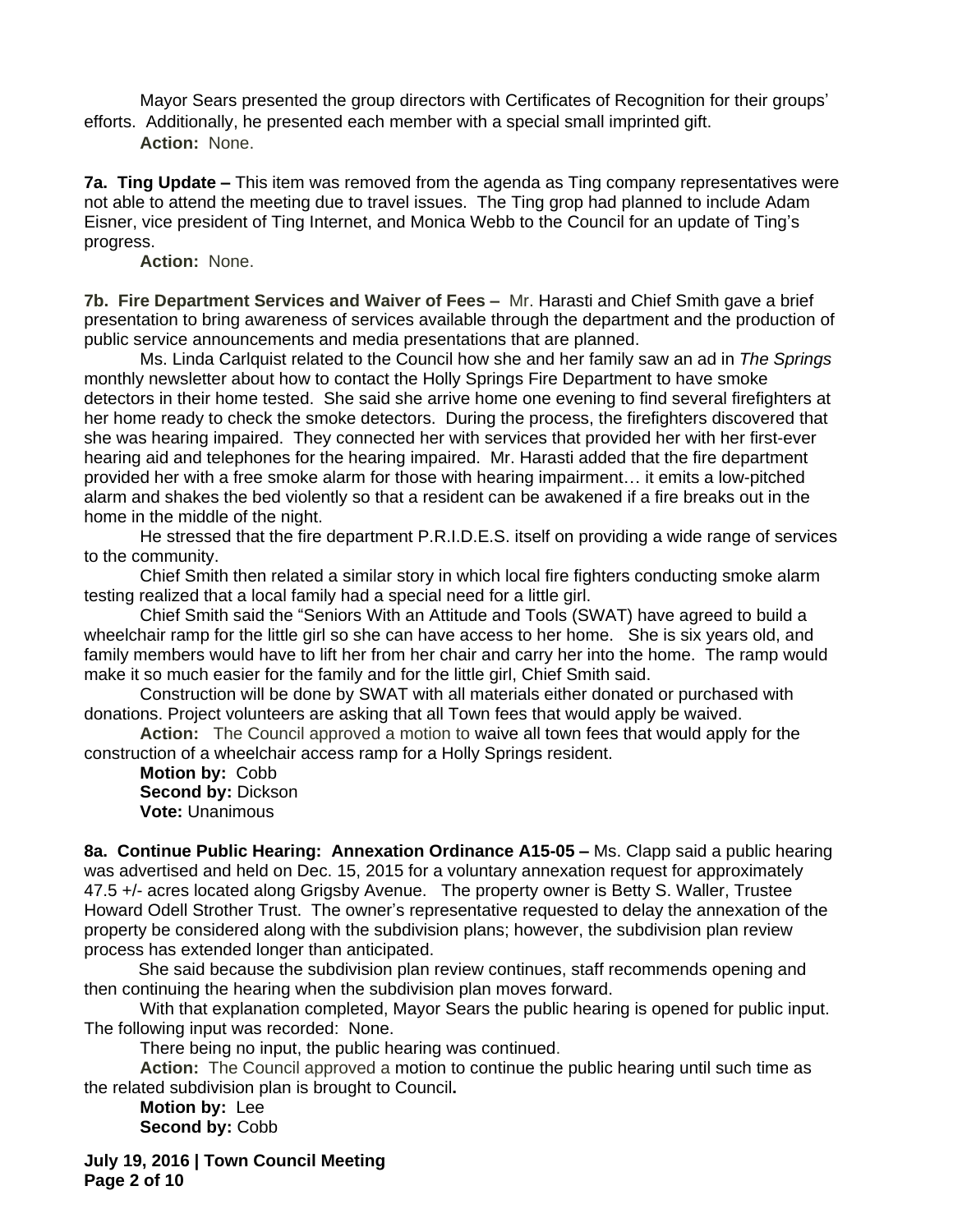### **Vote:** Unanimous

**8b. Public Hearing: Development Option Plan Petition #16-DO-02, The Townes on Main –** Mr. Ryan said the Town has received a request for an infill development options subdivision. This is the first project requesting approval under the new infill development options standards added to the Unified Development Ordinance in December 2015. Eight units (a combination of one, 2-family dwelling and six townhouse dwellings) are proposed with a total density of 15.23 units per acre. Under infill development options subdivision requirements, the developer has voluntarily agreed to provide certain architectural, site and public infrastructure in exchange for being able to use smaller minimum lot sizes, multi-family residential products, and higher density than a traditional R-8 subdivision.

He said this project previously was submitted to the Town Council for consideration on June 21. At the meeting, Town Council raised several concerns regarding the project and tabled the decision until this meeting. Concerns were raised regarding the intensity of the project, available parking, and overall issues with the architectural design of the project. Since the Town Council meeting, staff has met to discuss the issues raised by the Town Council and has also reached out to the project engineer with suggested modifications.

Staff would like to provide the following information in response to issues raised by the Town Council:

- 1. Density/intensity of the development: While the project appears to be quite dense the density of this project is akin to all townhome projects, except that this is only two buildings instead of an entire development where amenity centers, perimeter landscape yards and stormwater lowers the overall density of the project. Once this project is built and adjacent parcels begin to redevelop, this project will blend in and be a part of the urban fabric and traditional downtown that we all have envisioned. For a comparable example – Main Street Square Element G is a townhome project currently under construction will feature similar density (14.58 units per acre) and a 3-story product with front building setbacks less than five feet.
- 2. Parking: The plan is providing close to twice the required amount of parking. Each unit is required to have two parking spaces plus an additional 10% for the project for guest parking (1.6 spaces or 2 full spaces). Each unit has a 2-car garage and a two-car-wide driveway with a minimum depth of 25 feet allowing for an additional 2-3 vehicles depending on type of vehicles parked and parking configuration. This plan is also showing 2 on-street parking spaces on W. Elm Street. A total of 18 spaces is required and 34 spaces are being provided. This plan provides more parking than is available in some neighborhoods with single-car garages and single car driveways where the HOA does not allow for on-street parking. Those neighborhoods remain viable and residents do have guests over to their homes and have figured out how to accommodate the necessary parking for these guests. In addition, additional on-street parking will be available along W. Elm Street as the downtown area continues to redevelop.

Architectural design: The proposed project meets the minimum requirements, however, since the developer has requested to receive Downtown Development Investment policy assistance, staff has reached out to the project developer with suggested modifications to the building elevations to achieve the the Town's vision and goal for a more traditional downtown façade with greater design variation between the units. Attached is a very preliminary sketch showing that the developer is willing to utilize brick, however more refined elevations will be provided before or at the meeting for consideration that will show a more diversified unit design and multiple building colors to create the appearance of individual row homes that is more urban in design and keeping with the Vilage District Area Plan goals for Main Street.

The applicant addressed the Council to provide more detail into the design of housing product that is being planned.

With that explanation completed, Mayor Sears the public hearing is opened for public input. The following input was recorded: None.

**July 19, 2016 | Town Council Meeting Page 3 of 10**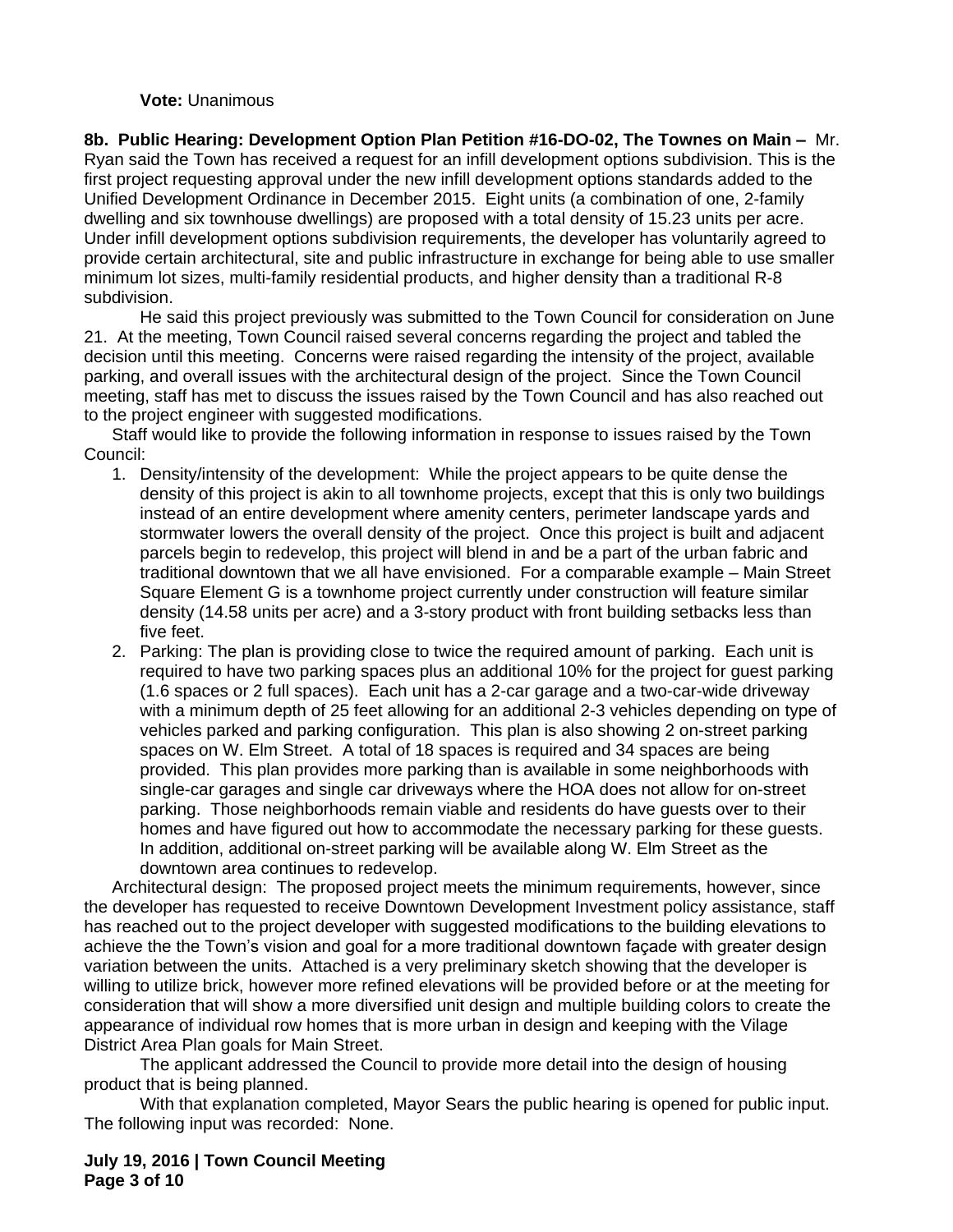There being no further input, the public hearing was closed.

**Action #1:** The Council approved a motion to make and accept the findings of fact to be recorded in the minutes for Development Option Plan Petition #16-DO-02 for The Townes on Main to allow for infill development options to be used in the R-8 residential zoning district as submitted by BBM Associates, Inc., Project Number CBI010.000, dated 05/09/2016.

A petition for waiver of regulations of UDO Section 2.05: R-8 Residential District to allow for the use of infill development options may be granted only upon the presentation of sufficient evidence to enable a written determination that:

- a. The use of area properties will not be adversely affected;
- b. The proposed development is appropriate to the site and its surroundings;
- c. The proposed development is consistent with the policy statements of the Comprehensive Plan;
- d. The proposed development is consistent with the intent and purpose of this UDO; and
- e. The proposed development will enhance or preserve the natural and/or environmental features on the property, utilize sustainable building and construction practices, and sustainable water efficiency standards;

**Motion by:** Dickson **Second by:** O'Brien **Vote:** Unanimous *A copy of the waiver of regulations are attached to these minutes.*

**Action #2:** The Council, having made findings of fact that the petition meets the requirements to be granted a development options waiver, motion to approve Development Options Plan #16-DO-02 for The Townes on Main as submitted by BBM Associates, Inc., Project Number CBI010.000, dated 05/09/2016 with the following conditions:

- 1. Runoff from the site must be directed to the storm drainage system.
- 2. Prior to 1st construction drawing submittal:
	- a. Decorative light fixtures and street signs consistent with the Village District Area Plan and ED&CS shall be required and shown on construction drawings.
	- b. Offsite right-of-way must be dedicated for this project for tapers that extend past property line where Right of Way is not already existing.
	- c. Provide Stamped approval from the post master of CMU Location.
- **Motion by:** Williams **Second by:** Cobb
- **Vote:** Unanimous

**8c. Public Hearing: Annexation Ordinance A16-01 –** Ms. Clapp said the Town has received a petition for voluntary annexation of approximately 2.03 +/- acres located along Piney-Grove Wilbon Road. The property owners are Steve Scarabin and Sandra Scarabin, and the property is contiguous with city limits.

The petition meets all the statutory requirements for annexations.

With that explanation completed, Mayor Sears opened the public hearing. The following input was recorded: None.

There being no input, the public hearing was closed.

**Action:** The Council approved a motion to adopt Annexation Ordinance A16-01, annexing 2.03 -/+ acres owned by Steve Scarabin and Sandra Scarabin, and more particularly described as Wake County Pin's: 0648.75-2333, into the corporate limits of the Town of Holly Springs.

**Motion by:** Dickson Second by: Cobb **Vote:** Unanimous *A copy of Annexation Ordinance 16-01 is attached to these minutes.*

**July 19, 2016 | Town Council Meeting Page 4 of 10**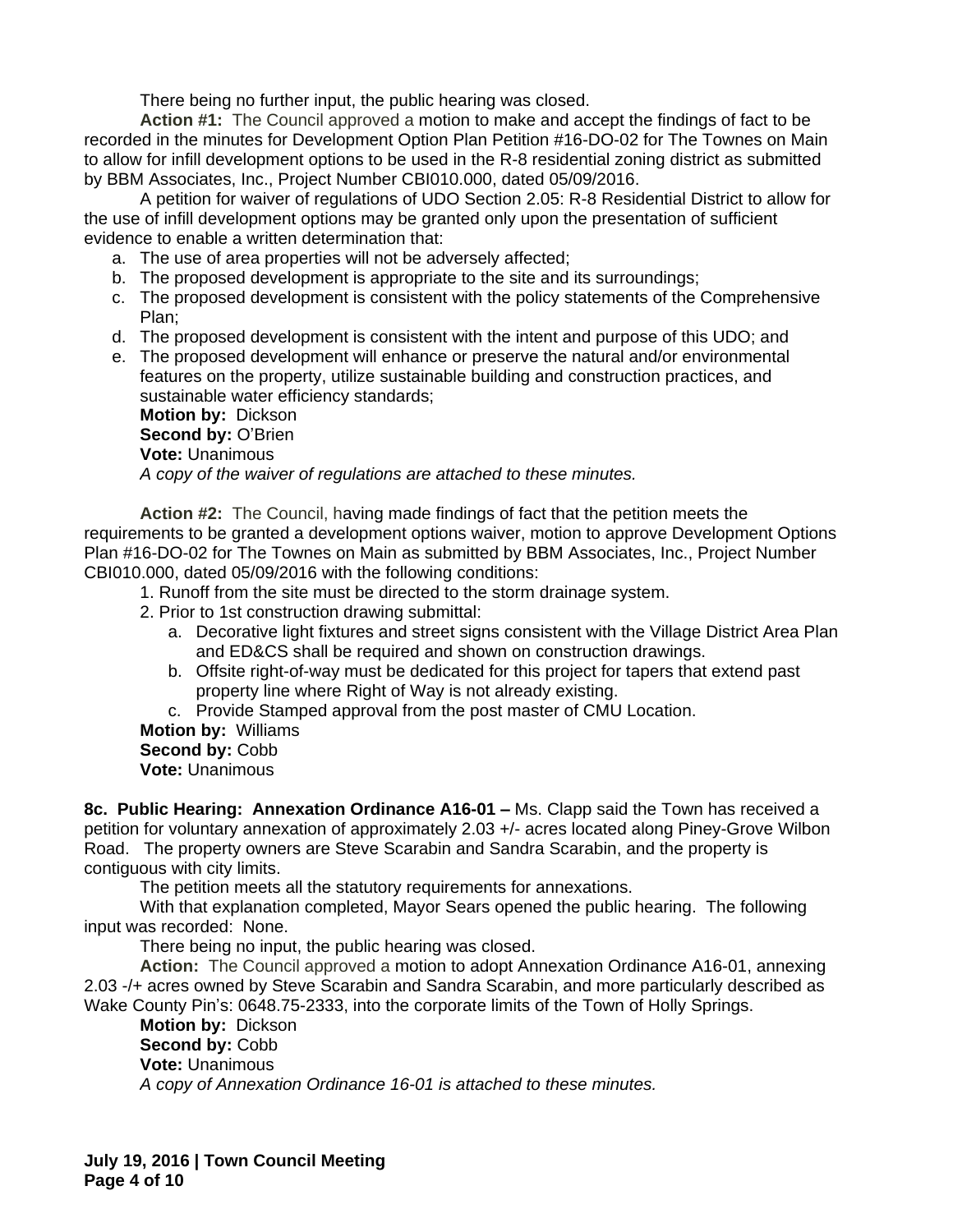**8d. Public Hearing: 16-UDO-02 United Development Ordinance Amendment –** Mr. Ryan said the Town has received a request for a Unified Development Ordinance text amendment to the Local Business zoning district to allow self-storage (mini-warehouse buildings) by Special Exception Use. A special exception use is a permitted use within a specific zoning district that may not necessarily fit in with the surrounding areas and uses and is subject to further review. Applicants requesting a special exception use must be able to demonstrate that all required findings of fact are being met during a public hearing in front of the Town Council.

He said the Local Business zoning district was established to create pedestrian-friendly environments for the provision of a full range of convenience goods and services, which are necessary to meet the daily needs of nearby residential neighborhoods. Permitted uses within the LB Districts are regulated in character to assure harmonious development with the nearby residential districts served and are limited in size and scale to promote pedestrian access.

The self-storage mini-warehouse use is permitted by Special Exception Use in the Business & Technology zoning district. The BT Districts are established to provide for the development of office/warehouse, warehouse/distribution, wholesale and assembly business establishments which are: clean, quiet, free of hazardous or objectionable elements such as noise, odor, dust, smoke, or glare; and, operated entirely within enclosed structures. The BT District is also intended to function as a transitional district between the more intense industrial districts and other less intense commercial / mixed use districts and is mainly found in the Business Park.

Representing the applicant, attorney John Adcock of Fuquay-Varina addressed the Council to request that no action be taken on the request for 30 days.

With that explanation completed, Mayor Sears opened the public hearing. The following input was recorded: None.

There being no input, the public hearing was closed.

**Action #1:** The Council approved a motion to defer action on an ordinance amendment that would modify the text of UDO Section 3.02: Local Business, to add as a Special Exception Use selfstorage mini-warehouses.

**Motion by:** Williams **Second by:** Cobb **Vote:** Unanimous

**8e. Public Hearing: Special Exception Use Petition 16-SEU-01, 116 Collins Street -** Mr. Ryan said a Special Exception Use is a permitted use within a specific zoning district that may not necessarily fit in with the surrounding areas and uses and is subject to further review. Applicants requesting a special exception use must demonstrate that all required findings of fact are being met. The Town Council, through the public hearing and sworn testimony, must make findings that these facts will be met and/or adhered to as part of the motion. If the Town Council determines that a fact cannot be met or adhered to, then the special exception should be denied.

He said in December 2015, the Town Council adopted an amendment to the Unified Development Ordinance regarding future land uses and appropriate residential densities in the Town's Village District. The Department of Planning & Zoning is gearing up for an update to the Town's Village District Area Plan and preparing an implementation program to bolster development interest and to align development proposals with the Town's plan for the area. During this evaluation period, all new single-family homes in the R-10 and R-15 residential zoning districts are required to obtain approval through the special exception use process so that the development of that parcel can be evaluated through the special exception use findings of fact to ensure that it is appropriate for the neighborhood.

The applicant is requesting special exception use approval for one single-family dwelling located at 116 Collins Street. Since the parcel is zoned R-15 Residential and is located within the boundaries of the Village District Area Plan, a special exception use is required to evaluate the appropriateness of a single-family home in this location.

The applicant also is asking that Condition 3b not be applied, requiring them to provide a payment in lieu of construction of sidewalk.

**July 19, 2016 | Town Council Meeting Page 5 of 10**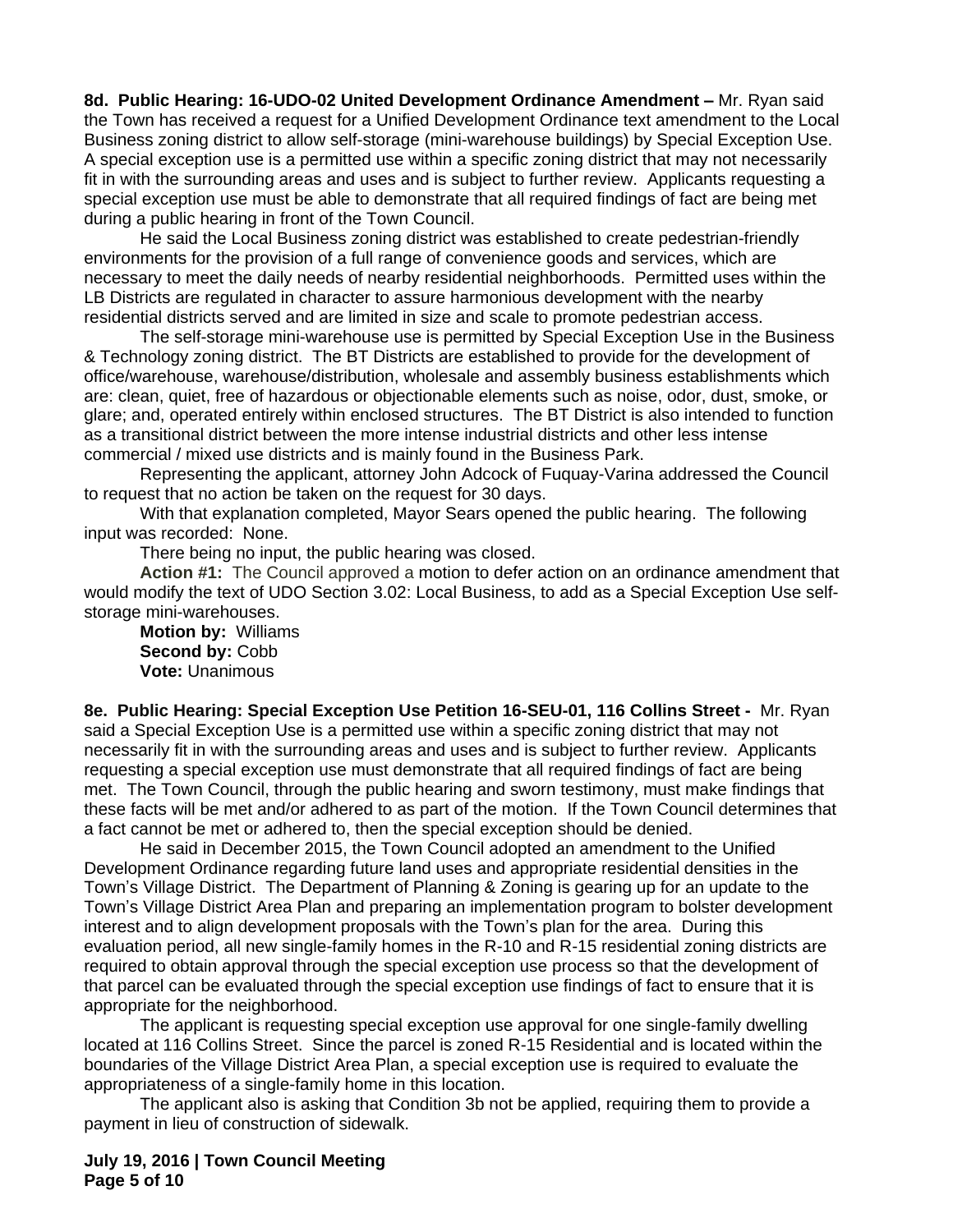With that explanation completed, Mayor Sears opened the public hearing. The following testimony and evidence was submitted by those who had been administered the oath by the deputy town clerk:

Paela Pani, owner of 116 Collins Street -- Ms. Pani addressed the Council to explain why she feels paying a fee-in-lieu of construction of a sidewalk should not be required. She said it would be premature to collect this fee since there is no plan to build the sidewalk; the sidewalk should be on the other side of the street to avoid water and sewer lines; and houses on the other side of Collins Street did not pay a payment-in-lieu.

Amon Atwater, 412 Holly Springs Road – Mr. Atwater had questions since he owns adjacent property. He asked if he would be required to remove his house and build a house of equal size and style. Staff and Council members assured Mr. Atwater that the petition would not require anything of him or his property.

There being no further testimony, the public hearing was closed.

Mayor Sears asked what options there would be. Mr. Simmons said the Town could use the assessment procedure in the future. If and when the sidewalk is to be constructed, all the homeowners could share in the cost.

After much discussion, the Council agreed that it was probably unreasonable to require a fee in lieu of construction of a sidewalk that will likely be built one day but that has not yet been designed, planned or funded.

Members agreed that the sidewalk assessment process could be implemented in the future if and when the sidewalk is constructed.

Councilman Dickson said he felt the homeowner should have to pay the fee since all developers of property have to pay the fee, and all other homebuyers pay the fee as part of the purchase price of their home.

**Action #1:** The Council approved a motion to make and accept the findings of fact as submitted by the petitioner to be recorded in the minutes for Special Exception Use Petition #16- SEU-01 as specified in Unified Development Ordinance Section 2.03 R-15 Residential District to allow for a single-family dwelling within the adopted Village District Area Plan boundary as indicated in the Comprehensive Plan, in the R-15 District at the property located at 116 Collins Street, Wake County PIN 0659024966, as submitted by Timeless Properties.

### *Special Exception Use Findings of Fact:*

*A special exception use may only be granted upon the presentation of sufficient evidence to enable a written determination that:*

- *a. The proposed use will not be injurious to the public health, safety, comfort, community moral standards, convenience or general welfare;*
- *b. The proposed use will not injure or adversely affect the adjacent area;*
- *c. The proposed use will be consistent with the character of the district, land uses authorized therein, and the Town of Holly Springs Comprehensive Plan;*
- *d. The proposed use shall conform to all development standards of the applicable district (unless a waiver of such development standards is requested as part of the special exception use petition and approved as set forth above, in which case the proposed use shall conform to the terms and conditions of such waiver).*
- *e. Access drives or driveways are or will be sufficient in size and properly located to: ensure automotive and pedestrian safety and convenience, traffic flow as set forth in Section 7.09 – Pedestrian Circulation and Vehicular Area Design; and, control and access in case of fire or other emergency;*
- *f. Off-street parking areas, off-street loading areas, trash enclosures, trash pick-up and removal, and other service areas are located so as to be safe, convenient, allow for access in case of emergency, and to minimize economic, glare, odor, and other impacts on adjoining properties and properties in the general neighborhood;*
- *g. The lot, building or structure proposed for the use has adequate restroom facilities, cooking facilities, safety equipment (smoke alarms, floatation devices, etc.), or any other service or*

**July 19, 2016 | Town Council Meeting Page 6 of 10**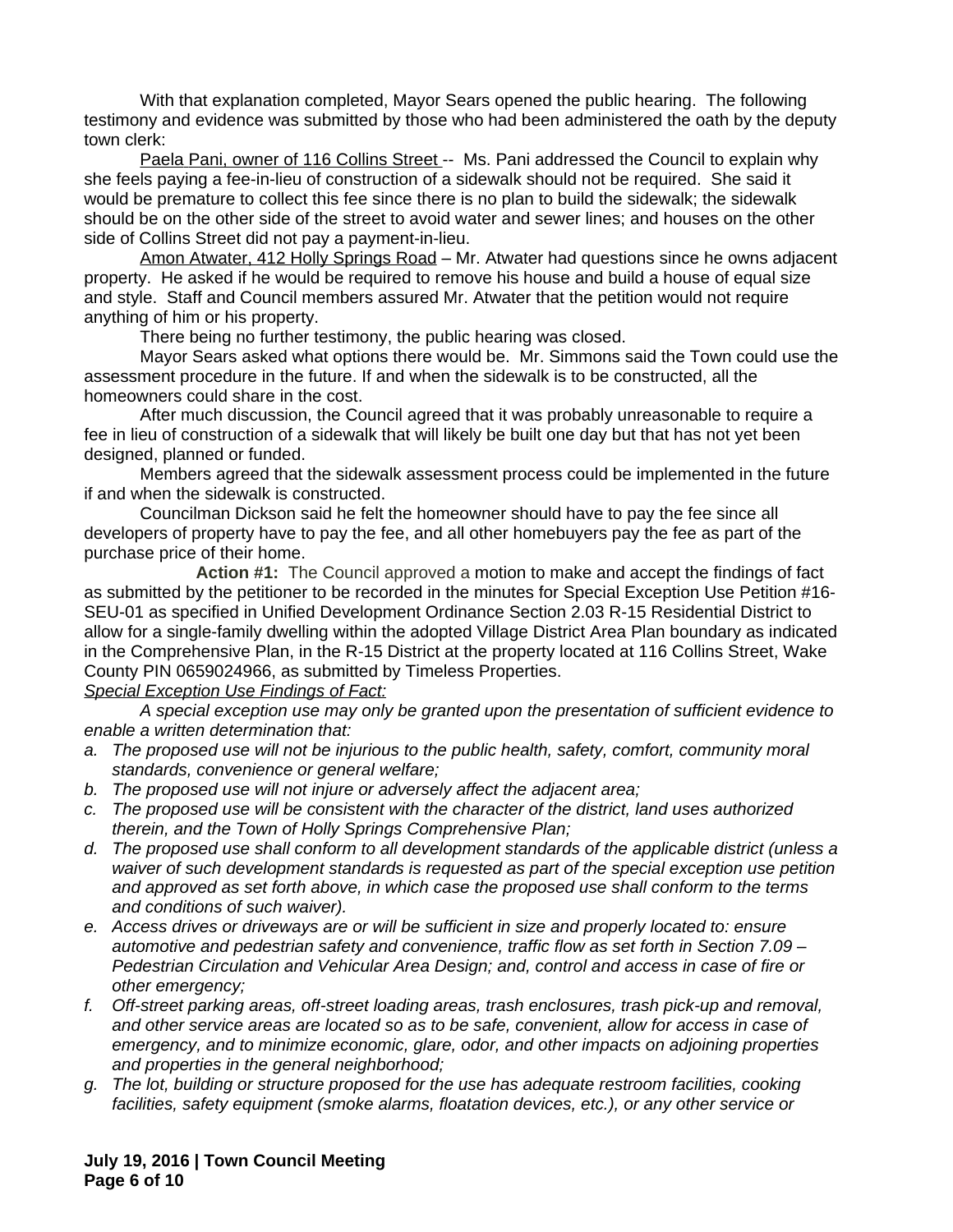*equipment necessary to provide for the needs of those persons whom may work at, visit or own property nearby to the proposed use;*

- *h. Utilities, schools, fire, police and other necessary public and private facilities and services will be adequate to handle the needs of the proposed use;*
- *i. The location and arrangement of the use on the site, screening, buffering, landscaping, and pedestrian ways harmonize with adjoining properties and the general area and minimize adverse impacts; and,*
- *j. The type, size, and intensity of the proposed use (including but not limited to such considerations as the hours of operation and numbers of people who are likely to utilize or be attracted to the use) will not have significant adverse impacts on adjoining properties or the neighborhood.*

**Motion by**: O'Brien **Second by**: Williams **Vote:** Unanimous.

*A copy of Special Exception Use Application 16-SEU-01 addressing the findings is attached to these minutes.*

**Action #2:** The Council did not approve motion to approve Special Exception Use #16- SEU-01 as specified in Unified Development Ordinance Section 2.03 R-15 Residential District to allow for a single-family dwelling within the adopted Village District Area Plan boundary as indicated in the Comprehensive Plan, in the R-15 District at the property located at 116 Collins Street, Wake County PIN 0659024966, as submitted by Timeless Properties, LLC with the following conditions (to include 3b as originally presented by staff):

- 1. All operations must adhere to the evidence submitted by the applicant as stated in the findings of fact submitted and those findings of fact specified by the Town Council in conjunction with 16- SEU-01.
- 2. Minor modifications to the height, bulk, orientation of the structure on the lot, and the location of the structure on the lot may be authorized by the Director of Planning & Zoning. If the Director determines that the proposed minor modifications are of such a nature as to adversely impact the purpose or intent of this approval, the petitioner shall be required to file a new petition for Special Exception Use approval
- 3. Prior to issuance of Building Permit, the following must be completed:
	- a. Right-of-way dedication will be required with the building permit for this house.
	- b. A fee-in-lieu for the sidewalk that will be required along the frontage of the lot. A cost estimate shall be submitted for review and approval to determine this amount.
		- **Motion by**: Williams

**Second by**: Dickson

**Vote:** The motion failed to carry, following a 4-1 vote. Councilman Dickson voted for the motion. Council members Williams, Cobb, Lee and O'Brien voted against.

**Action #2:** Having made findings of fact that the project meets the requirements to be granted a special exception use, motion to approve Special Exception Use #16-SEU-01 as specified in Unified Development Ordinance Section 2.03 R-15 Residential District to allow for a single-family dwelling within the adopted Village District Area Plan boundary as indicated in the Comprehensive Plan, in the R-15 District at the property located at 116 Collins Street, Wake County PIN 0659024966, as submitted by Timeless Properties, LLC with the following conditions (to include 3b as amended):

1. All operations must adhere to the evidence submitted by the applicant as stated in the findings of fact submitted and those findings of fact specified by the Town Council in conjunction with 16-SEU-01.

2. Minor modifications to the height, bulk, orientation of the structure on the lot, and the location of the structure on the lot may be authorized by the Director of Planning & Zoning. If the Director determines that the proposed minor modifications are of such a nature as to adversely

**July 19, 2016 | Town Council Meeting Page 7 of 10**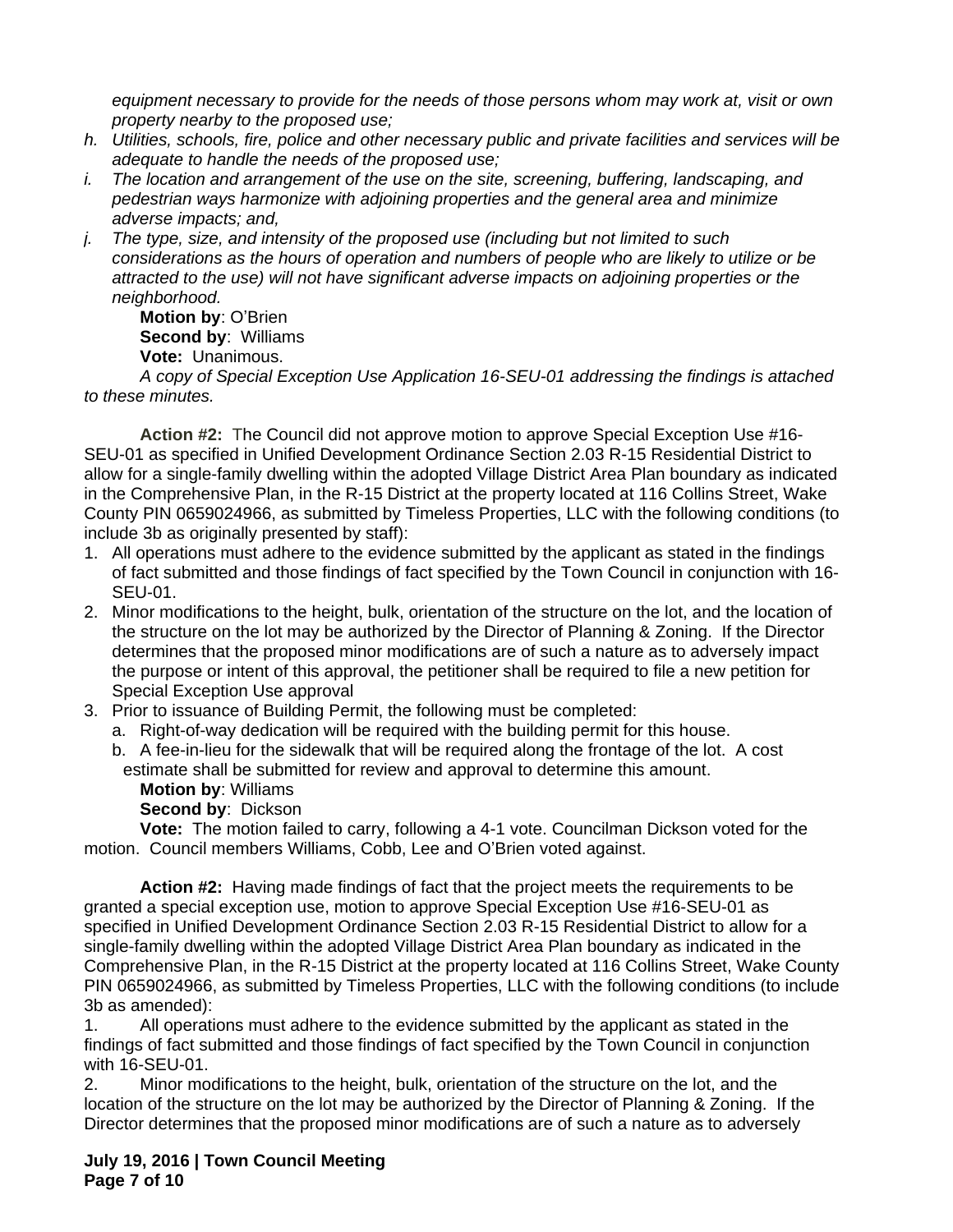impact the purpose or intent of this approval, the petitioner shall be required to file a new petition for Special Exception Use approval

3. Prior to issuance of Building Permit, the following must be completed:

a. Right-of-way dedication will be required with the building permit for this house.

b. Owner agrees to participate in the future if and when the Town initiates the assessment process to build sidewalk on Collins Street.

# **Motion by:** Cobb

## **Second by:** Lee

**Vote:** The motion carried, following a 4-1 vote. Council members Williams, Cobb, Lee and O'Brien voted for the motion. Councilman Dickson voted against the motion.

**8f. Public Hearing: Special Exception Use Petition 16-SEU-02, 250 Premier Drive -** Mr. Beard said a Special Exception Use is a permitted use within a specific zoning district that may not necessarily fit in with the surrounding areas and uses and is subject to further review. Applicants requesting a special exception use must demonstrate that all required findings of fact are being met. The Town Council, through the public hearing and sworn testimony, must make findings that these facts will be met and/or adhered to as part of the motion. If the Town Council determines that a fact cannot be met or adhered to, then the special exception should be denied.

The applicant is requesting special exception use approval for an athletic training facility located at 250 Premier Drive. Since the property is zoned RT Research & Technology, a special exception use is required to evaluate the appropriateness of an athletic training facility at this location.

With that explanation completed, Mayor Sears opened the public hearing. The following testimony and evidence was submitted by those who had been administered the oath by the deputy town clerk:

Erika Lyons, Cary – Ms. Lyons is the applicant and addressed the Council to explain the type of business KAT Volleyball is.

There being no further testimony, the public hearing was closed.

**Action #1:** The Council approved a motion to make and accept the findings of fact as submitted by the petitioner to be recorded in the minutes for Special Exception Use Petition #16- SEU-02 as specified in Unified Development Ordinance Section 4.02 RT Research & Technology to allow an athletic training facility within the RT District at the property located at 250 Premier Drive, Wake County PIN 0649128266, as submitted by Erika Lyons.

## *Special Exception Use Findings of Fact:*

*A special exception use may only be granted upon the presentation of sufficient evidence to enable a written determination that:*

- *a. The proposed use will not be injurious to the public health, safety, comfort, community moral standards, convenience or general welfare;*
- *b. The proposed use will not injure or adversely affect the adjacent area;*
- *c. The proposed use will be consistent with the character of the district, land uses authorized therein, and the Town of Holly Springs Comprehensive Plan;*
- *d. The proposed use shall conform to all development standards of the applicable district (unless a waiver of such development standards is requested as part of the special exception use petition and approved as set forth above, in which case the proposed use shall conform to the terms and conditions of such waiver).*
- *e. Access drives or driveways are or will be sufficient in size and properly located to: ensure automotive and pedestrian safety and convenience, traffic flow as set forth in Section 7.09 – Pedestrian Circulation and Vehicular Area Design; and, control and access in case of fire or other emergency;*
- *f. Off-street parking areas, off-street loading areas, trash enclosures, trash pick-up and removal, and other service areas are located so as to be safe, convenient, allow for access in case of emergency, and to minimize economic, glare, odor, and other impacts on adjoining properties and properties in the general neighborhood;*

**July 19, 2016 | Town Council Meeting Page 8 of 10**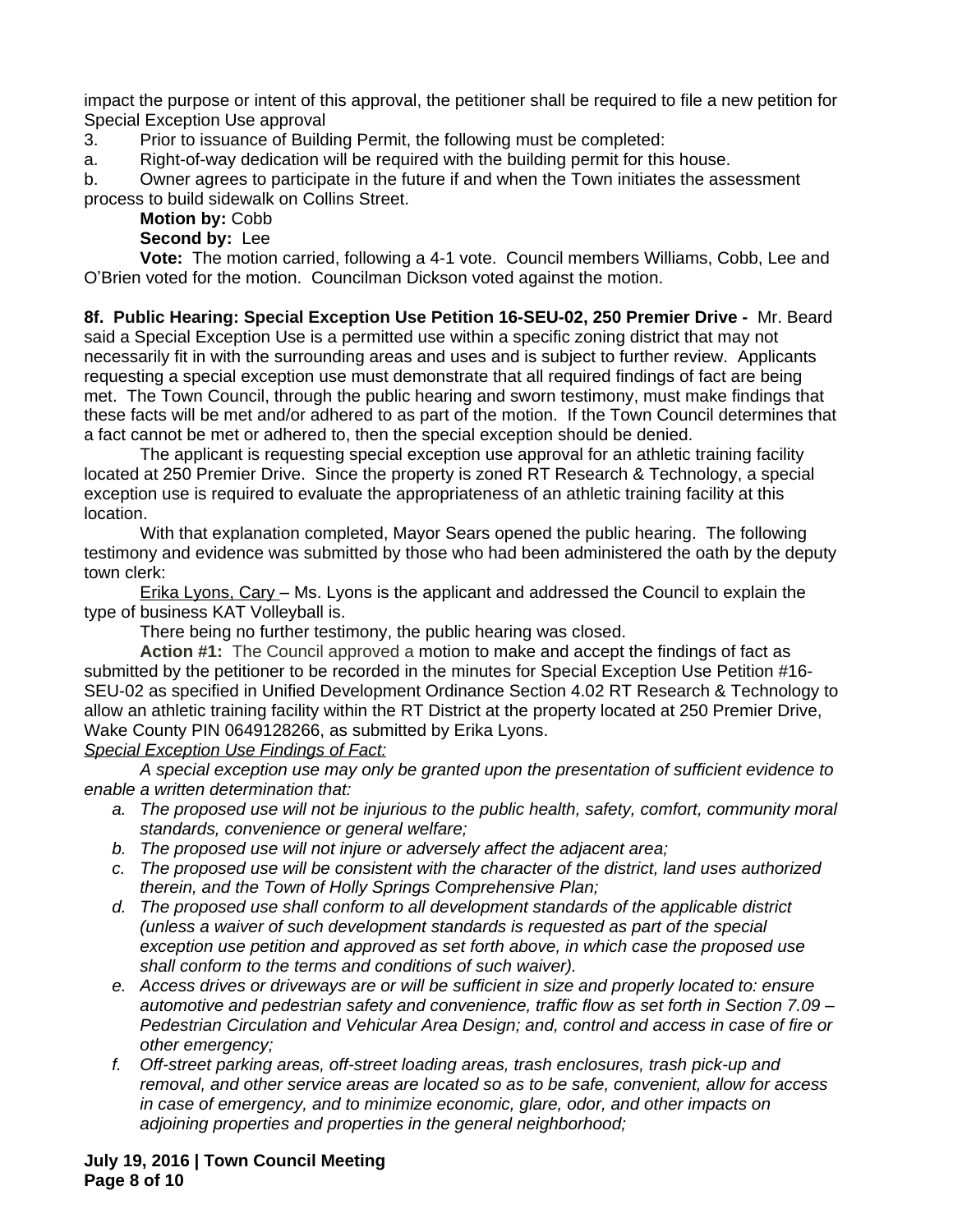- *g. The lot, building or structure proposed for the use has adequate restroom facilities, cooking facilities, safety equipment (smoke alarms, floatation devices, etc.), or any other service or equipment necessary to provide for the needs of those persons whom may work at, visit or own property nearby to the proposed use;*
- *h. Utilities, schools, fire, police and other necessary public and private facilities and services will be adequate to handle the needs of the proposed use;*
- *i. The location and arrangement of the use on the site, screening, buffering, landscaping, and pedestrian ways harmonize with adjoining properties and the general area and minimize adverse impacts; and,*
- *j. The type, size, and intensity of the proposed use (including but not limited to such considerations as the hours of operation and numbers of people who are likely to utilize or be attracted to the use) will not have significant adverse impacts on adjoining properties or the neighborhood.*

**Motion by**: Lee **Second by**: Cobb **Vote:** Unanimous.

*A copy of Special Exception Use Application 16-SEU-02 addressing the findings is attached to these minutes.*

**Action #2:** Having made findings of fact that the project meets the requirements to be granted a Special Exception Use, motion to approve Special Exception Use Petition #16-SEU-02 as specified in Unified Development Ordinance Section 4.02 RT Research & Technology to allow an athletic training facility within the RT District at the property located at 250 Premier Drive, Wake County PIN 0649128266, as submitted by Erika Lyons with the following condition:

1. All operations must adhere to the evidence submitted by the applicant as stated in the findings of fact submitted and those findings of fact specified by the Town Council in conjunction with 16- SEU-02.

**Motion by**: Cobb **Second by**: Dickson **Vote:** Unanimous.

**8g. Public Hearing: Downtown Development Investment Reimbursement –** Ms. Mizelle said upon a recommendation from the Downtown Development Investment Committee, the Town Manager is recommending an expenditure of \$2,325 to reimburse David Bryan PA for development and permit fees he paid toward the renovation of the former Fidelity Bank building.

With that explanation completed, Mayor Sears opened the public hearing. The following input was recorded:

There being no further input, the public hearing was closed.

**Action:** The Council approved a motion to enter downtown development incentive agreement in the amount of \$2,325 with David Bryan, PA, for development and permit fees.

**Motion by:** Dickson **Second by:** O'Brien **Vote:** Unanimous

At this time, individual Council members expressed their appreciation, admiration and best wishes to Ms. Mizelle who is retiring after 20 years with the Town of Holly Springs.

**9. Consent Agenda:** The Council approved a motion to approve all items on the Consent Agenda. The motion carried following a motion by Councilman Cobb, a second by Councilman Dickson and a unanimous vote. The following actions were affected:

9a. Minutes – The Council approved the minutes of the Council's regular meeting June 7, 2016.